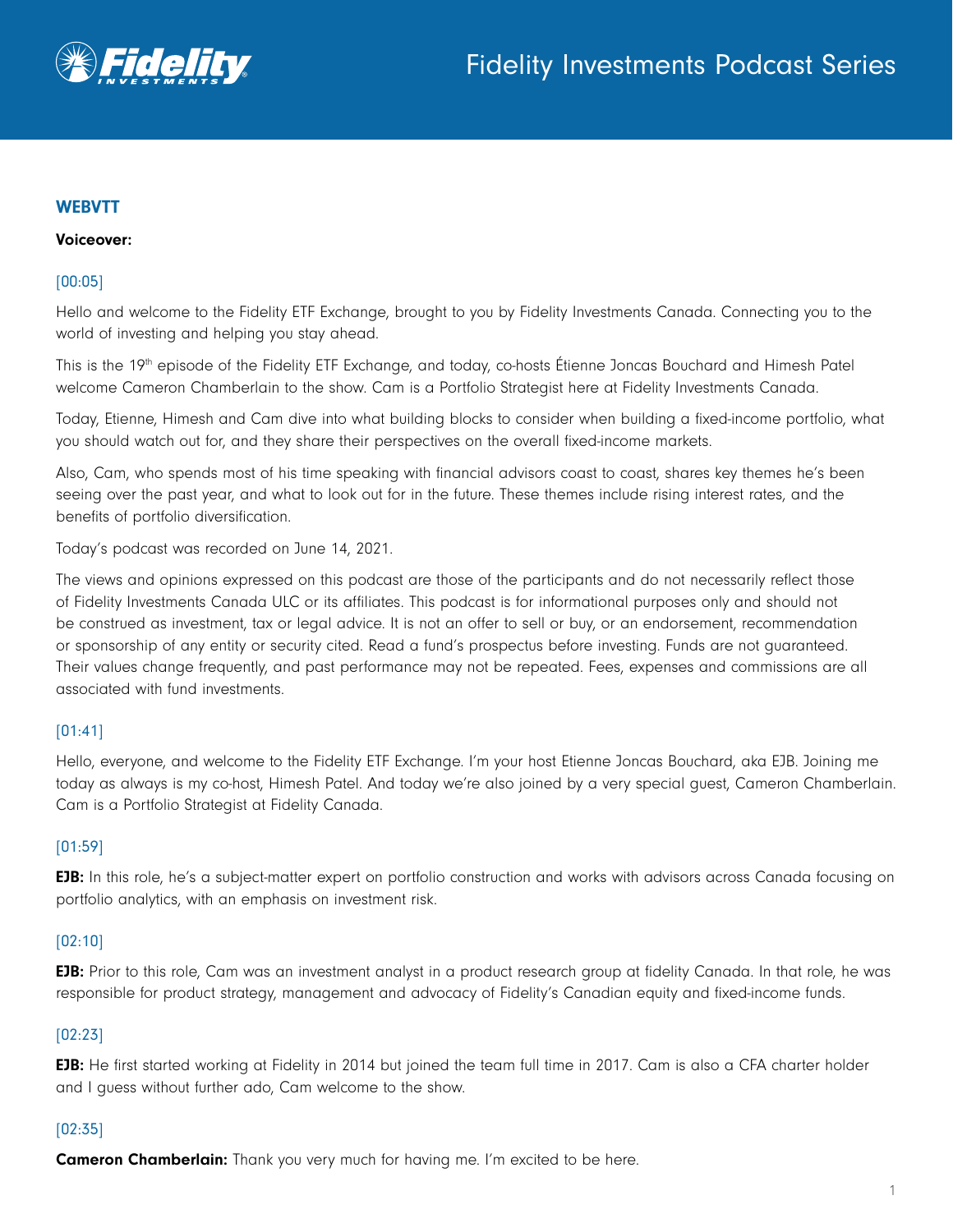## [02:39]

**EJB:** Awesome. Well, we're very glad to have you here. I think it's been a long time coming. And we're actually going to be doing two sessions together, so thank you for that and I'm sure our audience will love it. I'll get back to our subject a little bit later, but before getting into today's topic, quick recap of our last session, as we always do.

## [02:58]

**EJB:** We actually took the time to discuss and dissect Himesh's research paper on equity factors and their performance and corrections and recoveries. So it was quite interesting to discuss, for me, I found, how different 2020 was to a typical recession. Obviously, it was very rapid but from a factor performance standpoint, we had some factors like momentum, which usually do relatively poorly during a correction, did extremely well during the initial drawdown.

## [3:24]

**EJB:** As for what did well in recoveries, usually dividend, value seemed to pick up some steam, once we've hit a bottom, it almost felt like those only started working when we got positive news around the vaccine around November. I won't go through that whole discussion, but you know, those are two points and key takeaways I had from our last discussion. If you want to listen to the full episode, as always it's available on Fidelity Connects on your favorite podcast app or on fidelity. ca.

### [03:55]

EJB: Alright guys, let's dive into today's topic. So, we didn't only bring Cam on because he's a nice guy, we actually brought him on for his expertise in what we're going to be discussing today, which is portfolio construction and optimization. Obviously, we're going to revolve that around ETFs a little bit, so with the help of ETFs. I'll add that to the title.

### [04:15]

EJB: And like I said, this is the first of a two-part series we're going to be doing. So, we're going to start with fixed income today and bonds have had a very tumultuous year, to say the least, and it has left many advisors and investors realizing that maybe they weren't as diversified as they thought in their fixed-income sleeve, and that accounts for, if you're investing solely in fixed income, but also for balanced investors, you know, investors who hold funds that hold both equities and fixed-income securities, on a mix of both of those. So, before we pick your brain, Cam, my first question to you, just to give our audience a better feel of what it is you do, who you are, can you tell us what a day in the life of Cam Chamberlain looks like?

### [05:02]

**Cameron Chamberlain:** Absolutely, so I spend my time right now virtually going coast to coast meeting with financial advisors and talking about all topics portfolio-construction related. So, certainly the conversation that we're going to have today revolving around fixed income and the impact on portfolios of all varieties is always a hot topic. We, of course, discuss equity markets, our views, both of our portfolio managers, our asset-allocation team here at fidelity Canada, but also, just in general, we always talk about some concerns that advisors have right now. Rising interest rates, I think, is top of mind, for many, many people across the country.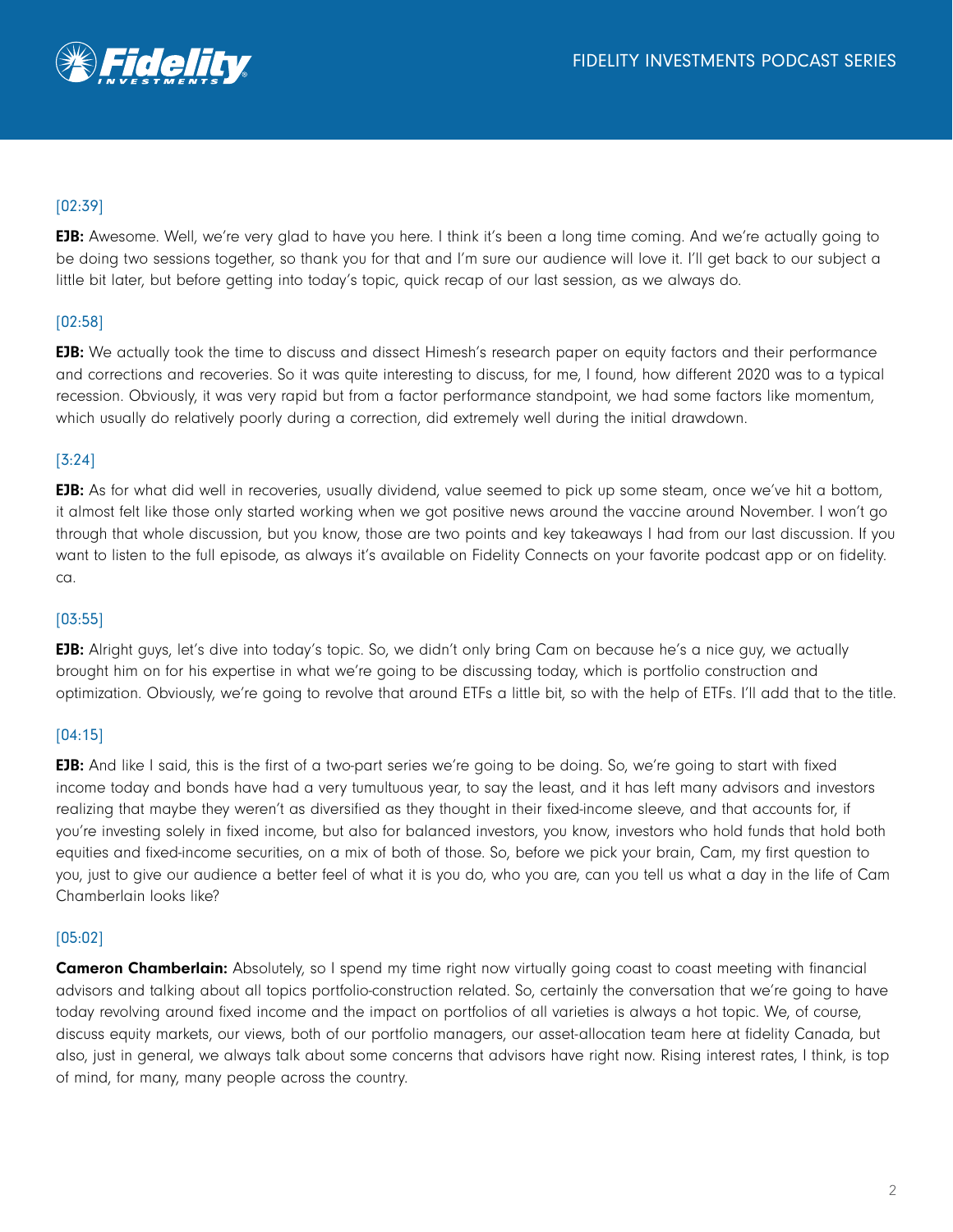

## [05:43]

**Cameron Chamberlain:** And so I really spend my time having those detailed, in-depth conversations with our clients, with financial advisors coast to coast, but ultimately I also, I think, spend a fair bit of my time just thinking and trying to read about what is going on in markets today, what could be coming in the future but always with the understanding that of course we can always be wrong.

## [06:04]

**Cameron Chamberlain:** So, as much as we'll talk about, and many people will write about rising interest rates and to some extent as an inevitability in the market, that's certainly true potentially but there's always a chance that we're wrong in the short term, in the medium term, in the long term.

### [06:18]

**Cameron Chamberlain:** So, I also spend a lot of time talking about and to some extent preaching the value of diversification and how it's really important for investors to have diversified portfolios to protect yourself in case you're wrong as well.

### [06:31]

EJB: Awesome, and I think that gives a good overview. That's such a great point that you brought up with diversification and doing research on potential outcomes for markets because I think a lot of the work that we do is based on past performance and what happened before, how it might happen in the future. But definitely looking out further ahead of us seems like a good approach going forward, especially in a market that's been going sideways, I guess, for the past month, month and a half, where a lot of the themes, I think, from last November when we're talking about a rotation we've mentioned it multiple times on this podcast — with growth to value, large caps to small caps, U.S. to ex-U.S., long duration to short duration.

### [07:17]

EJB: But let's turn our heads to fixed-income markets right now, and I guess, what are your perspectives on the fixedincome market right now? I'll go with Cam first, but HP, obviously, chime in with what you're seeing as well on your end.

### [07:30]

**Cameron Chamberlain:** Well, I think what's important is not to necessarily think of fixed income as one market because to start off, a lot of the time, certainly when we talk about fixed income, a lot of people think about high-quality investment-grade bonds that are typically more sensitive to changes in yield curves and interest rates. But of course, the conversation differs dramatically as you go across the spectrum looking at fixed income of different durations, so different maturities and of different qualities as well.

**Cameron Chamberlain:** So, certainly so far this year it's been challenging for those higher-quality investment-grade fixed-income sectors, if you will. Certainly there's been some pressure over the first I'd say five months of the year, so up through the end of May. We've seen yields, especially in the U.S., and in Canada to some extent as well, rising and that's had a negative impact on higher-quality longer-duration fixed income.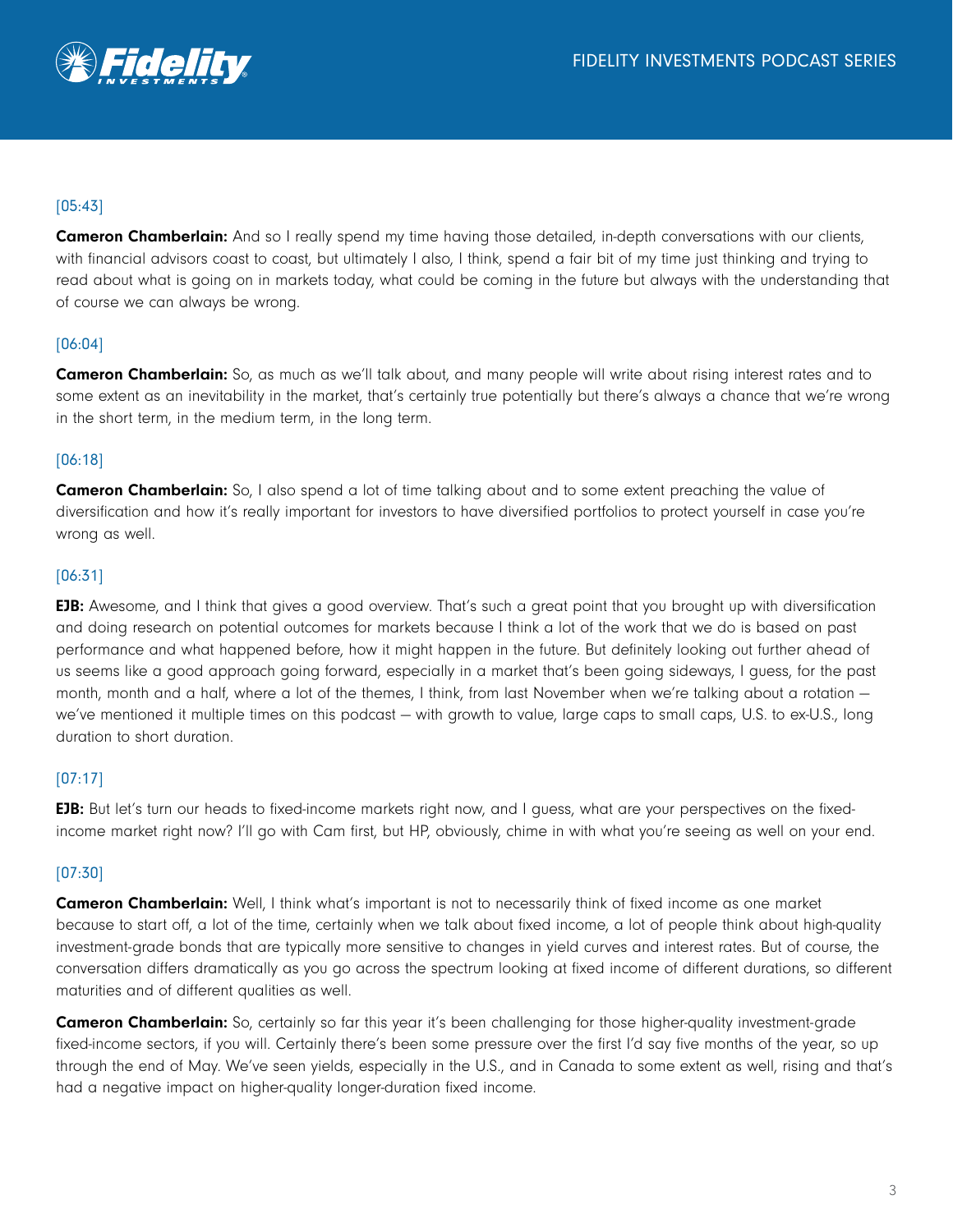

## [08:25]

**Cameron Chamberlain:** The caveat, and the reason why I think it's so important to think about, is because the impact has been more muted if you think about shorter-term bonds and, in particular, if you think about shorter-term corporate bonds. Certainly they've been to some extent negatively impacted by rising interest rates as is everyone and a lot of market participants, I won't say everyone, is gearing up for an economic recovery, but certainly the shorter-term corporate bonds have held in a little bit better as they aren't as interest-rate sensitive.

### [08:55]

**Cameron Chamberlain:** And really there are still areas of the fixed-income market that are performing very well. If you look at high-yield bonds, they've returned generally positive returns over the year so far. Floating-rate loans have generated positive returns I generally say for Canadian investors on a hedged basis. So, those markets typically are the largest in the US. If you've taken on currency risk, then you haven't seen positive returns necessarily but, for the most part, if you are looking just at the U.S. market in U.S. dollar terms or in terms hedged to Canadian dollars, still generating positive returns there.

### [09:30]

**Cameron Chamberlain:** So, all is not lost across fixed-income sectors and markets globally across different types of fixed-income markets as well, but certainly for longer-duration investment-grade bonds that most people tend to focus on because it's also written about the most, it has been a somewhat challenging year.

### [09:50]

**Cameron Chamberlain:** Although I will give a caveat in the last couple of weeks in June so far, rates have been coming down, so things have been looking okay for longer- duration bonds in the very, very short term but certainly for most of the year, things have been a little more challenging.

### [10:03]

**Himesh Patel:** Cam, that was a great overview and I love that you said that we shouldn't be looking at fixed income as just one market. And I think that's absolutely 100% true not just for fixed income but other markets as well, but I think especially for fixed income because when investors and advisors think about fixed income, we usually get fixated on the 10-year treasury yield or the short-term treasury rates and we kind of anchor our expectations based on what's happening with those areas in the market and sometimes forget about the other asset classes like high-yield bonds, like floating-rate bonds, which is actually a perfect time to be invested in those asset classes in the current environment.

### [10:50]

HP: And one other thing that I'd add to that conversation, like you just mentioned at the end of your comments, with respect to yields going down a little bit more over the last few weeks is I think trying to predict the unpredictable is what's essentially happening right now in fixed income. We've seen yields spike from basically 1% to 1.7% on the 10-year treasury from February to April timeframe and now they're back down to 1.4/1.5 percentage.

### [11:27]

HP: Some of that has been related to the rising inflation expectations and it's actually been decoupled in the past couple of weeks because we've seen some pretty significant CPI and inflation numbers coming through but yields have gone down.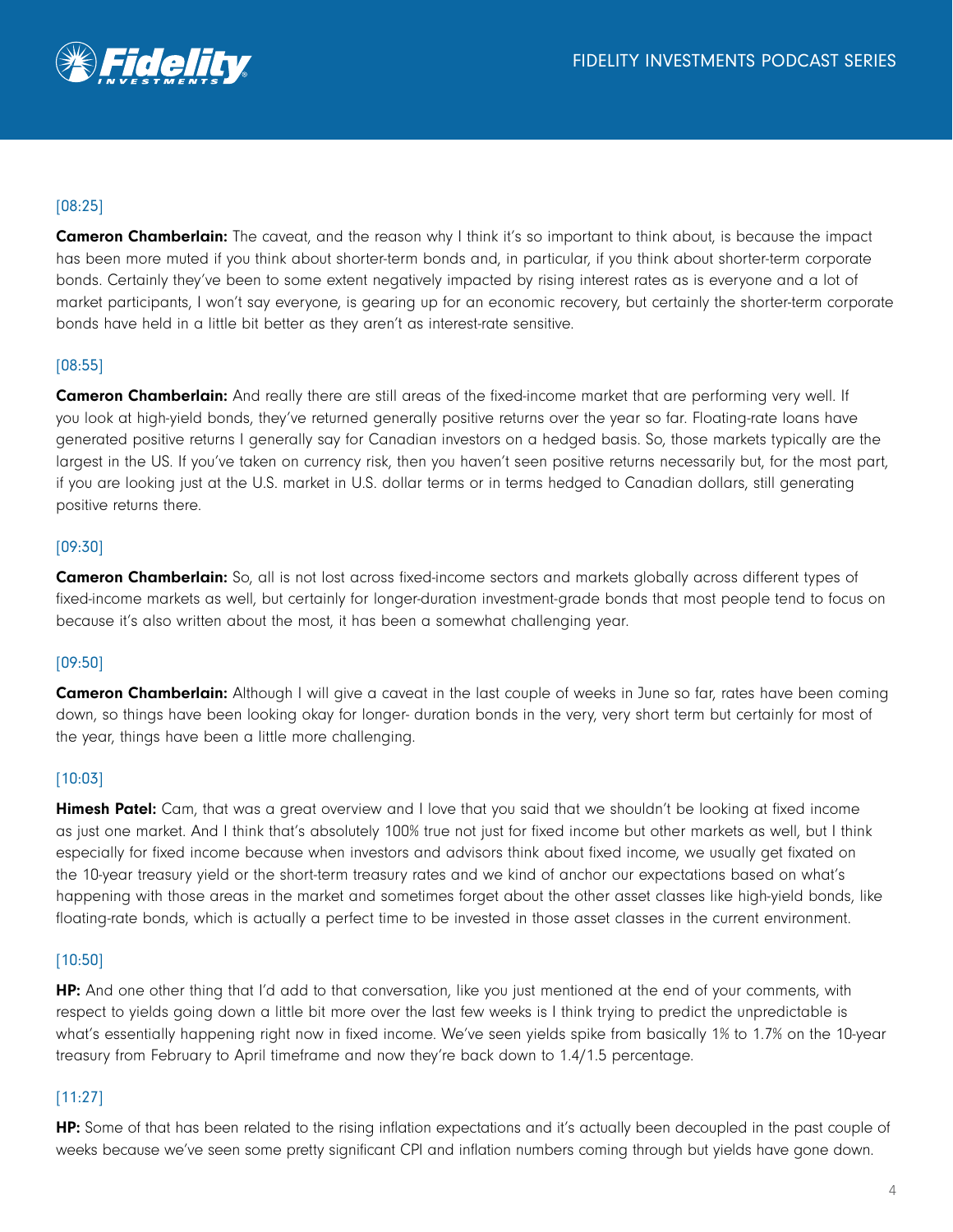

## [11:44]

Himesh Patel: Historically, they work in kind of tandem, and they tend to go in the same direction, but now we're sort of in this market where things have decoupled a little bit, and I think that's worrying a lot of investors and advisors as well.

## [11:58]

EJB: All great points guys and I really appreciate the conversation with not everything is long-duration investment-grade sovereign bonds. Yes, we tend to have a focus on yields and the yield curve for their impact on those bonds, because the large share of major bond indices that we see worldwide whether that's the FTSE Canada Universe Bond Index, the U.S. Bloomberg Barclays, U.S. Ag, Global Ag., the majority is in government bonds and less in those plus sectors that you guys mentioned, with regards to whether that's high-yield leveraged loans and even investment-grade credits, all of which are doing well, but are also very expensive right now, with spreads extremely tight.

### [12:46]

**EJB:** Now I want to switch the conversation more to portfolio construction and less what we're seeing in the market because yes that's very important, but at the end of the day, what's really important is how you diversify your portfolio and what are some of the tools or ways you can minimize some of the risks in fixed income. So, what are the major risks in fixed income, other than rates, which we already talked about a little bit here from the get go?.

### [13:12]

Cameron Chamberlain: Well, I'd say other than rates is a big caveat because, generally speaking, interest-rate sensitivity brings in pretty much the most amount of volatility to fixed-income markets, but certainly you have impacts from credit spreads. You mentioned, generally speaking, spreads are pretty tight right now, although I think the jury's out to some extent as to directions and if there is room to tighten a little bit further from here.

### [13:38]

Cameron Chamberlain: I think, certainly from a currency standpoint, I think that's always important anytime we have a conversation around fixed income if you're taking on currency risk as well. So, if you're holding U.S. dollar denominated securities in a Canadian dollar portfolio, you're taking on the volatility of the Canadian US dollar at the same time as taking on other risks associated with those securities and investments.

### [14:01]

**Cameron Chamberlain:** And then, of course, inflation is a big one as well. Especially within fixed-income markets, that can be a fairly big risk and that's one of the reasons why a lot of investors, advisors and, in general, I think market participants are a little bit concerned and focused on inflation so far this year and really have been since we saw the massive undertaking by many central banks to grow and to some extent baloon their balance sheets, as a result of that COVID-19 recession.

### [14:34]

**Cameron Chamberlain:** So, those, I would say, would be the biggest risks. I really focus on interest rates, first and foremost, currencies, credit, of course, and inflation. So those would be the big ones that we generally focus on and think about from a portfolio-construction perspective. And which ones are going to have the biggest impact or maybe you need to focus on more or less than others really depends on the type of portfolio that you're analyzing, and I think we'll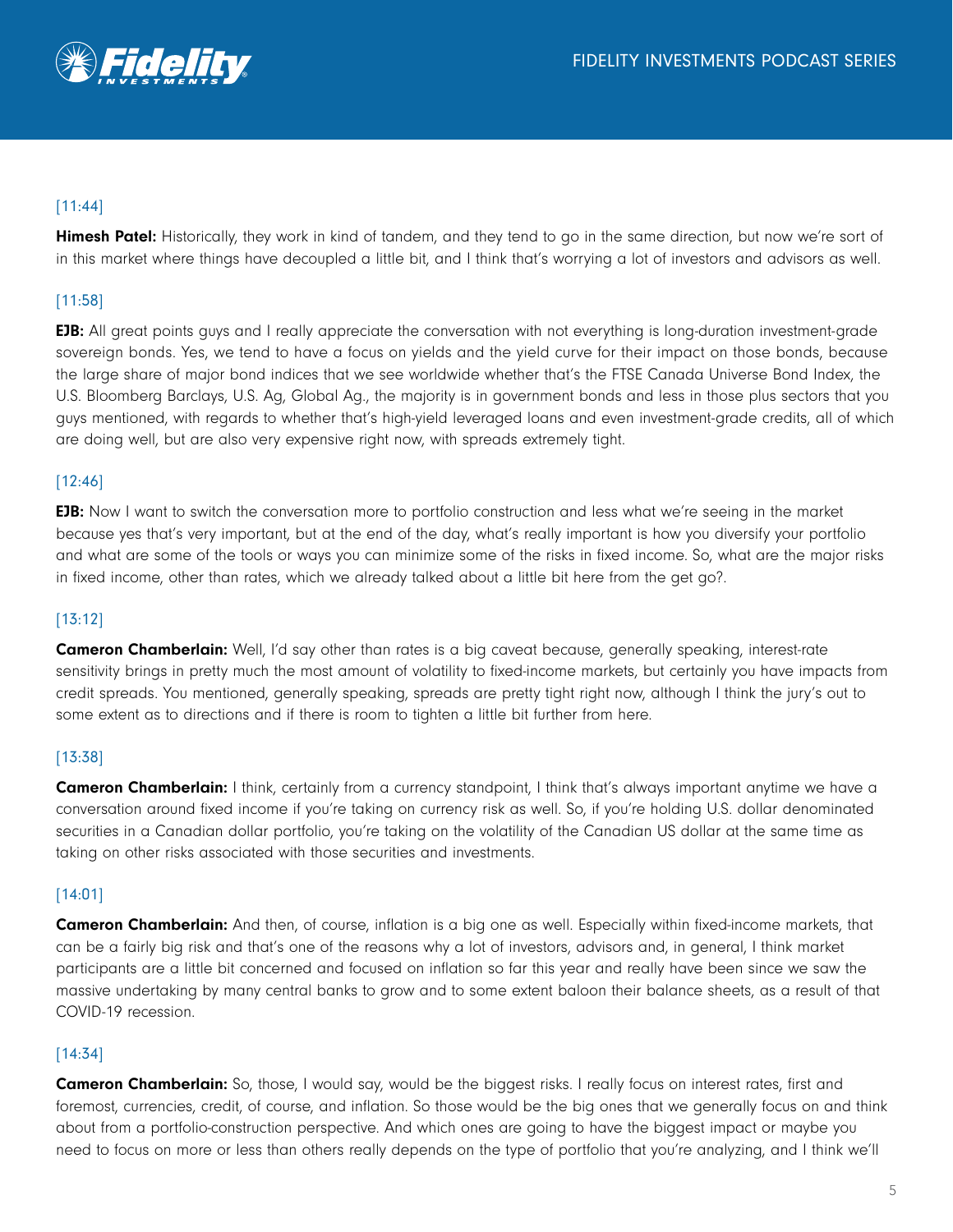

talk a little bit more about that today, but the conversation is not just one where you can say everything that we're talking about is necessarily going to apply to every portfolio.

## [15:05]

**Cameron Chamberlain:** There are definitely certainly different conversations that need to be had depending on the risk tolerance that you're taking on and your broad level asset allocation as well.

## [15:14]

Himesh Patel: Absolutely, and so, Cam, you've seen a lot of portfolios as you sort of virtually surf coast to coast on zoom every day talking to advisors and understanding what their portfolios look like. What are some of the key themes that you've been seeing over the last six to 12 months?

### [15:35]

Cameron Chamberlain: Well, I think one would be many advisors, and rightfully so, they have been fair over the last year, have been worried about rising interest rates and the impact on fixed-income portions of portfolios. And certainly in isolation that is absolutely true. You need to be worried and you need to think about the impact of rising rates on the fixed-income portion of your portfolio. The challenge that I've seen is that some people focus solely on the impact of rates just on the fixed-income portion of their portfolio and they forget about what's happening everywhere else in those same rising-rate environments.

### [16:11]

Cameron Chamberlain: So, for example, if you look back to the summer of 2020. The U.S. 10-year, for example, at the end of July, beginning of August was around .5%, so 1% lower than where we are in June of 2021. Now, many people will say well that's been a big problem for us in the fixed-income portions of our portfolios and to be fair, that's been true if you look at that in isolation, but it's important to remember that in periods of slowly but steadily, and I will clarify that, slow and steady rising interest rates, equity markets tend to do very well. And so, if you're a balanced investor where you're maybe split 50/50 between equity markets and fixed income and just again investment-grade long-duration fixed income, you've actually done fairly well even though your fixed-income portion of the portfolio maybe has suffered a little bit and come under pressure. And I think that's one area that a lot of people can take for granted in that rising interest rates... Well, maybe you should be a little concerned about what can happen with fixed income and certainly if you get rising rates and spikes in interest rates in a short period of time, that can shake equity markets. We saw that in February and March of 2021.

## [17:25]

**Cameron Chamberlain:** But ultimately, as an investor, as a balanced investor, we should all essentially be cheering for rising interest rates because that's generally going to be coupled with an economic recovery and rising equity markets as well. So, if you tell me that over the next year interest rates are going to go up 1%, as long as that's happening in a slower and more methodical way, I think that we're all going to be better off for it, and our investments will be better off for it. Even if the fixed income that we own might come under a little bit of pressure over that time, the equity portion of those more balanced portfolios is there to hold you up and, at the end of the day, you're probably going to see positive returns in that type of environment. If I was going to really put statistics or probabilities on one side or the other, you're still going to likely see positive returns in a rising interest rate environment going forward.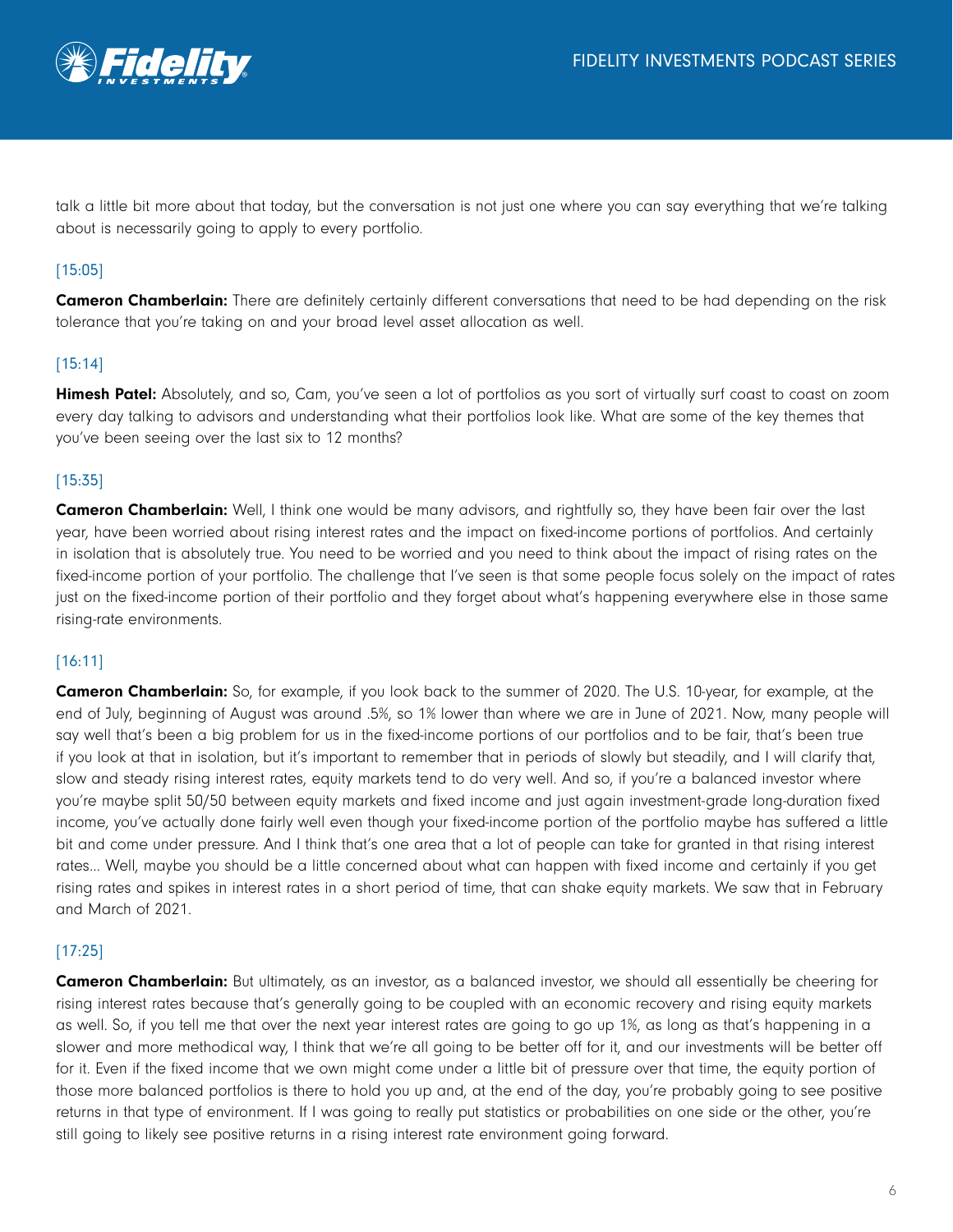

# [18:15]

**EJB:** Yeah. I'd one hundred percent agree with that and I think we tend to look at what's not doing well, but when you have the other, the other side's doing well and that's also why you hold the balance solution. What's not good for balance solution is when correlations start to rise. And then they both work in tandem. But you know that doesn't necessarily happen the majority of the time, but there definitely are cycles where that might arise, and that I think really emphasizes the need for those plus sectors, once again, that you guys mentioned earlier, like high yield and etc, etc.

## [18:48]

**EJB:** One of the common themes, and I'll jump in with stuff that I've heard on my conversations, and you kind of touched on it Cam, is that advisors and investors seem to be always worried about rising rates when they're looking at their fixed income. And historically, that's actually been a big detractor of performance in the fixed-income sleeves of many portfolios that I've looked at is that consistently over time there's always a worry that rates are at the lowest that they've ever been and that eventually they're going to rise. Well guess what, over the past 30 years, it's been consistently going down with some very short periods of spikes.

## [19:24]

EJB: I think to when we were starting the year and we're starting to see inflation expectations rise in the U.S. and Canada, globally, a lot of advisors were saying I need to shorten my duration, which was the right call at that time. But also, when I look at the long-term perspectives, we've been in a very strong fixed-income market for the past 30 years. And having that long duration has been a contributor to performance and it's something that you see in a lot of managed solutions, whether that be at Fidelity or at other firms. We tend to be more neutral on duration, or at least maybe a bit longer than most portfolios that I've looked at which have done well so far year to date, so you can't say that that's the wrong thing that happened but I think that's important to consider as well, and the fact that the longer your duration, generally speaking, that's lower correlation to equities as well.

### [20:22]

Himesh Patel: Yeah. So, I know we're talking about rising rates a lot, but I think just to hit the point home a little bit more, rising rates is a good thing for fixed income. Over a long-term time period, that's really where the total return of a fixed-income portfolio is driven from. As rates increase over time, your reinvestment rates increase and your total return increases because, as we know, prices don't move that often, especially in fixed income.

### [20:51]

**Himesh Patel:** I think what everybody is concerned about is those short-term spikes in rates. I'll steal an analogy that I heard recently and we got that sort of spike in February to March of this year, and you kind of take the analogy of it's kind of like a vaccine, you take that one shot and you experience that short-term discomfort in fixed income and things are...

### [21:19]

**EJB:** Hopefully not too many side effects.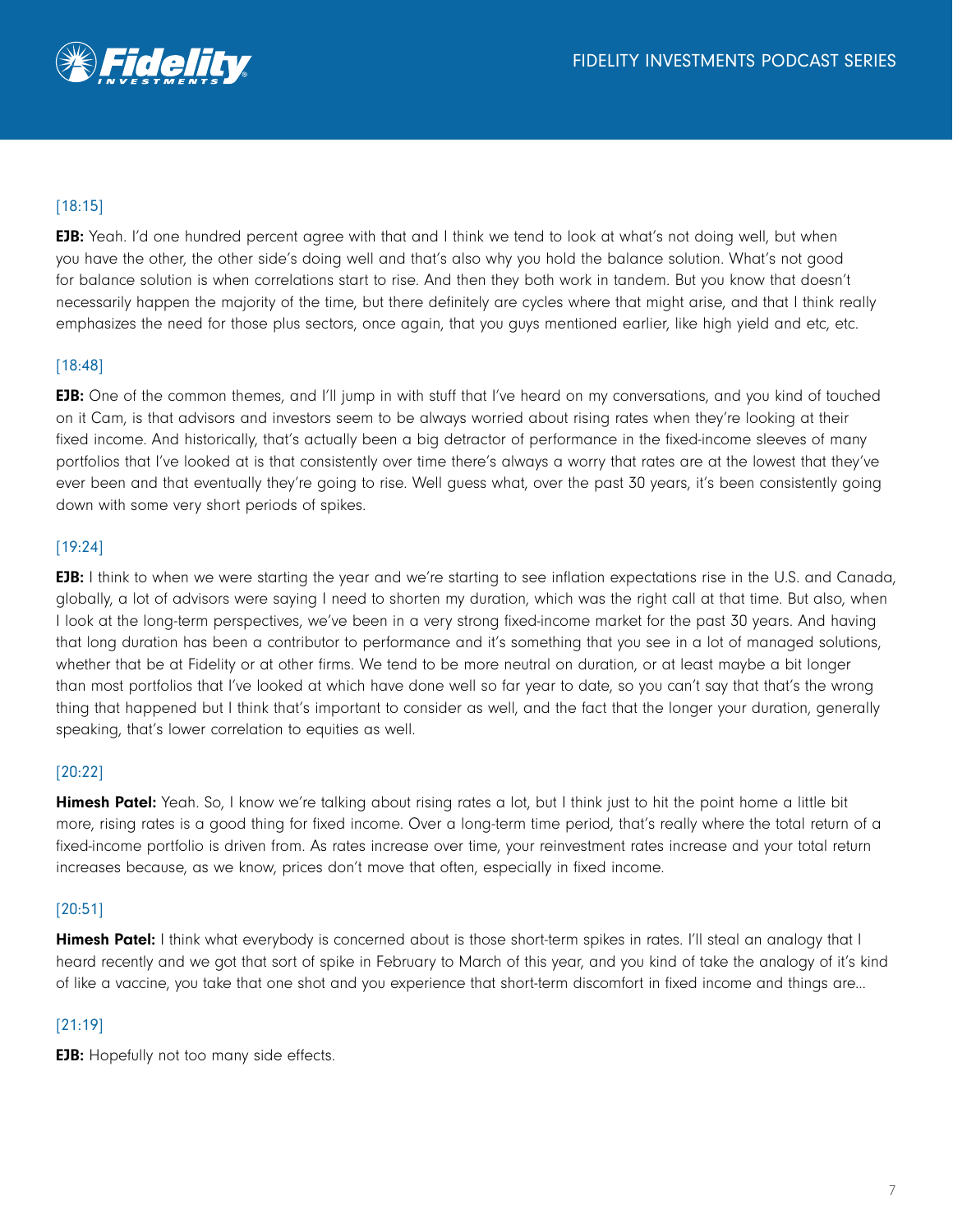

# [21:21]

**Himesh Patel:** Hopefully not too many side effects. And things are now looking pretty okay in fixed income, even if we continue to see a gradual rise. I think the market is pretty much expecting gradual rise versus a spike. And so now that we're kind of in this scenario, that's where like we were talking about diversification makes a lot of sense.

## [21:40]

**Cameron Chamberlain:** I think the point of diversification really rings true to me when you start thinking about the impact of taking ultra short-duration positioning in balanced portfolios to try to protect yourself just from rising rates in the fixedincome side. When you're right, it does look great. Certainly this year, anyone who has been really short duration has generally outperformed.

## [22:03]

**Cameron Chamberlain:** At the same time, what you have to remember is that, and you mentioned this, the correlation with equity markets that people typically own fixed income for, that lower correlation predominantly comes from duration. So, as soon as you start taking duration away, you're no longer really protecting yourself as much from any equity market volatility or drawdowns in particular I should say. The challenge that that leaves people with at times is if you're wrong for any reason, that you don't have any portion of your portfolio that is going to offset losses from equity markets.

### [22:42]

Cameron Chamberlain: If you're short duration, you might get some benefits, certainly, but you won't see the same kind of protection necessarily in most environments from any short-duration fixed income that is getting towards being more of a cash-like substitute where you're going to turn out, generally you would expect to see a lower, more steady returns stream than you would from longer-duration fixed income which, certainly, can be more volatile in isolation but does provide better diversification, generally speaking, to equity portfolios. And that's why it's just so important that if you are looking at balance for equity-tilted portfolios, that you don't necessarily think about the negative impacts of rising interest rates in isolation, that you also consider, as I mentioned earlier, the risk to your portfolio if you're wrong.

## [23:31]

**Cameron Chamberlain:** If you think that equity markets will rise and you think interest rates will fall, then you can put all of your eggs in one basket and shorten duration to some extent, but at the same time, and protect yourself, and again that's fair, but at the same time, if you're wrong and you get equity market volatility and you have a short-duration position, you're generally not going to be as protected and that positive experience, not necessarily positive but relatively positive experience in a down market, you're probably not going to see to the same extent.

## [24:01]

**Cameron Chamberlain:** So that's just one area, I think, that a lot of investors and advisors need to consider when they are looking at the impact of rising interest rates to say, well, is there a sweet spot maybe where we're not as long duration as these long-duration indices and passive products might be, because they are certainly longer duration and they've become more long-duration-focused over time. And I think that's another challenge to fixed-income markets, but maybe the ultra short term isn't necessarily the only option, there's probably a sweet spot for you somewhere in the middle.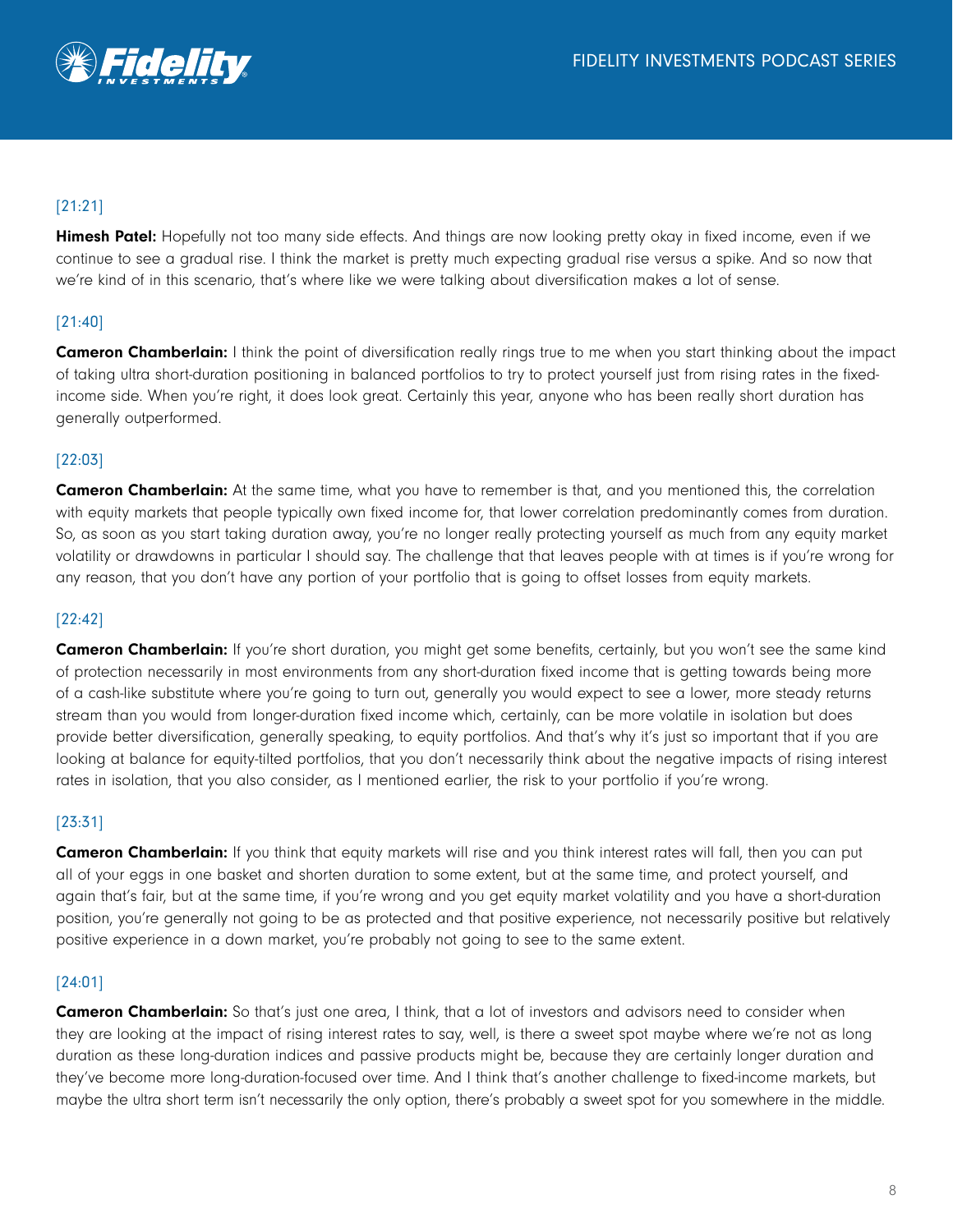

## [24:34]

Cameron Chamberlain: Potentially somewhere that also incorporates some of these other fixed-income sectors like highyield bonds, floating-rate loans that do protect a little bit better in rising interest rate environments and help balance out that interest rate risk that you're taking on at the same time. So, I think there's a sweet spot there, and it just takes time to try to find what that can be based on your specific risk tolerance, based on the way that you generally build portfolios as an investor or an advisor.

## [25:00]

Cameron Chamberlain: Because I would argue that being really long high quality and being really short term doesn't necessarily give you that outcome that you're are always really desiring in every market scenario. And I just want to make sure people think about the ways that they can be wrong, because anyone who really sits there and tells you they know what's going to happen next, well, to some extent they're lying because if they knew, they probably wouldn't be telling you and they'd be making a whole bunch of money for themselves instead. So, just keep that in mind that there's always a chance that we're wrong. And if you are in this type of environment, there's probably a balance in terms of your duration positioning, your interest-rate sensitivity that you want to strike in your portfolio to help to protect yourself as well.

### [25:42]

EJB: Great points. And, I'll bring it back to something you said, and to focus maybe a bit more on the ETF aspect is investing in a pure passive ETF that replicates a bond index, super cheap, super easy. Caveat. Maybe you don't have the full diversification you want because you're taking on too much rate risk, for example. What are some of the other products or other ways or other management styles that you can use or that you've recommended in the past, or at least offered as a consideration to advisors, investors as an alternative to buying something that once again might not be the most efficient allocation to fixed income but that's what we get? If you're buying an index, you get what is issued and you're replicating it and that's that. There's no added portfolio construction around it.

## [26:36]

**Cameron Chamberlain:** So, I think it depends on the way that you want to manage the fixed-income portion of your portfolio. So, certainly for one-ticket solutions, I would say generally multi-sector type strategies. I know we have a few available at Fidelity both in the ETF side, and I also deal in the fund world, so on the fund side as well, but certainly from an ETF perspective, there are a growing number of multi-sector, multi-asset class strategies that you can use instead that will diversify the fixed income that you use in your portfolio for you. So that instead of holding a variety of different ETFs or different products to try to get the diversification yourself, you can trust an active manager perhaps or a systematic strategy to balance out some of those risks for you and asset allocate on your behalf.

## [27:25]

**Cameron Chamberlain:** They're not necessarily going to be as cheap as what you'd see from those generally speaking longer-duration passive ETFs, so that's always a consideration and, rightly so, you can focus on fees, but I always say you have to focus on fees in connection with the return expectations that you have for those strategies. And if you trust an active manager who's shown an ability to tactically allocate across different fixed-income sectors or a systematic strategy that is set up in a way that can do that as well, then that can justify a slightly higher fee, even in an ultra fee-conscious world, especially when it comes to fixed-income markets. So, I do think first and foremost, I talk a lot about with investors that are looking for the one-off, one-ticket fixed-income solution, consider a multi-sector strategy.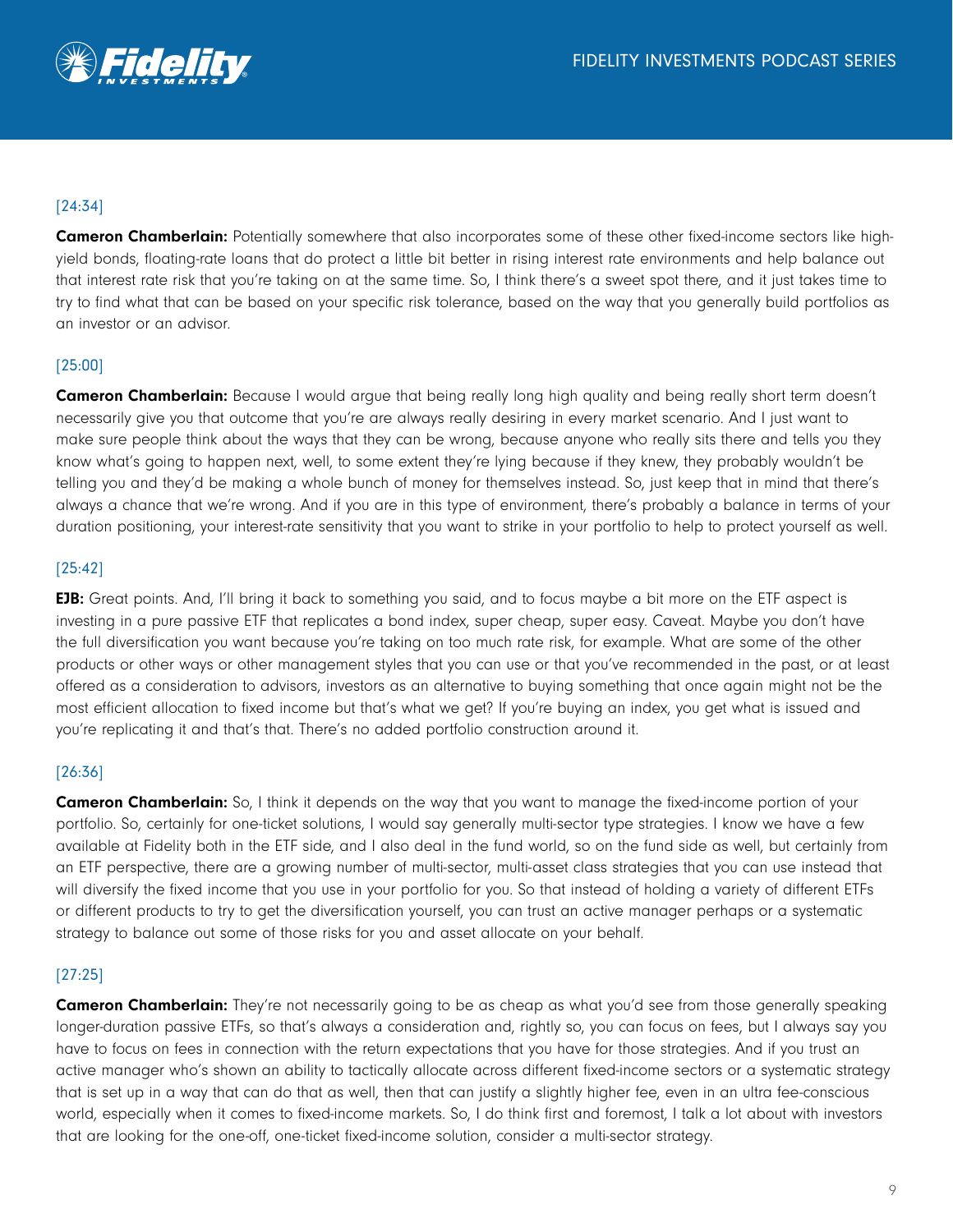

# [28:15]

**Cameron Chamberlain:** Don't only say it has to be cheap and it has to be passive because you do take on interest-rate risk and potentially more than you're comfortable with. And on the other hand, if you're looking at building out the fixedincome portion of a portfolio yourself using different more asset class-focused solutions, well then, maybe the option isn't necessarily to say, okay well, I'm only going to own that long-duration high-quality fixed income, maybe you need to find a way that you can systematically optimize what that exposure looks like.

## [28:47]

**Cameron Chamberlain:** Perhaps there are other ETFs that you want to pair with those passive longer-duration strategies. One that I've spoken about a lot with clients that really want to kind of manage the exposure themselves are short-term corporate bond solutions that help at least manage and mitigate some of the interest-rate sensitivity so that you maybe aren't quite as long duration, but without making a full substitute. So, paring strategies as well.

## [29:15]

**Cameron Chamberlain:** And then, certainly, if you're looking at other parts of the market: high yield, floating-rate loans, those can occasionally result in a slightly different risk tolerance or impacts on your risk tolerance and risk profile for a portfolio, depending on the sizing of some of those positions as well, so that's always a key area to look at and think about. It's not necessarily you have to be in all in one place all at one time. If you blend some of these approaches together, which either most of our clients will want to do themselves, or perhaps use that multi-sector manager, really gives you an opportunity to be a little bit more balanced in the way that you build the fixed-income portion of your portfolio, especially, and again, I'll caveat these comments to say, for balanced and equity-tilted portfolios, because the conversation does change dramatically if you're looking at more conservative fixed income-oriented portfolios where you have little to no equity exposure, then the conversation and the risks do change dramatically because you no longer have to worry about that correlation with equity markets.

## [30:13]

EJB: Great, that's awesome. I really like those comments, and I think you hit the nail on the head with regards to return and risk expectations because my biggest pet peeve, I think, over the past month and a half or two months, and we've seen from an industry standpoint, fixed-income ETF flows have slowed substantially, so obviously money's flowing to equities like probably it should be from a general basis. If you have the flexibility in your portfolio and you're willing to take on a bit more risk, equities are likely to do better going forward just given the environment that we're in. That being said, what is quite alarming, and my pet peeve that I was going to get to, is seeing fixed income being turned into something that does not even look like fixed income anymore. And whether that means selling all your high-quality type bonds for very low quality or looking to other asset classes like preferred shares, for example, which are completely replacing certain sleeves of fixed income, at one point the level of risk in a portfolio might not increase in the short term, but definitely in the long term because there's a lot more and other risks involved when we're making those changes.

### [31:34]

**EJB:** So, be careful if you're looking to increase the Alpha or the return profile of your fixed income, so not to impact the risk profile so much of your fixed-income sleeve. I don't know if you guys have seen that a little bit, but it's come up quite a bit in my conversations recently.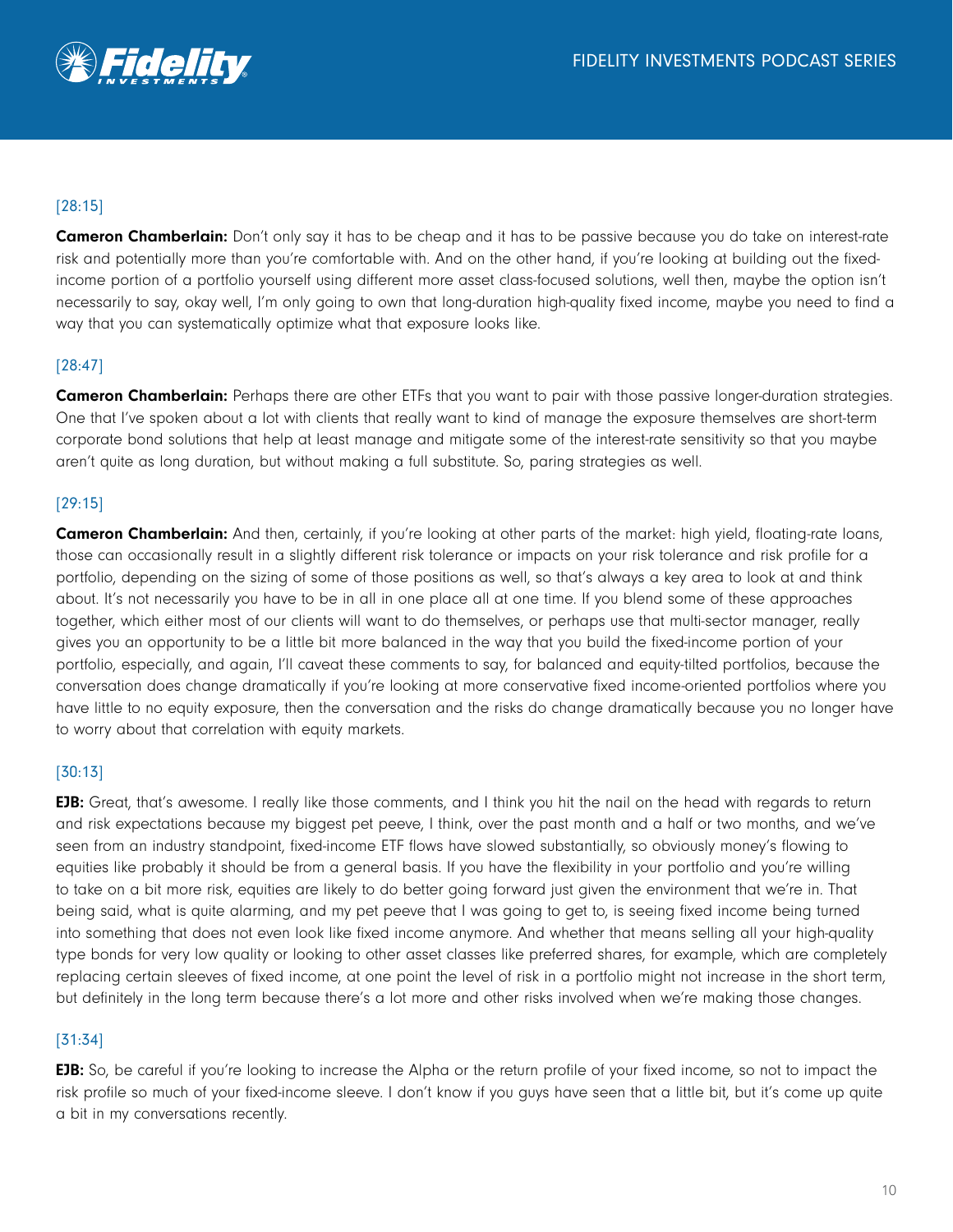

# [31:52]

Himesh Patel: Yeah, it's quite a theme recently, especially just because... I think, one of the driving factors behind that is, we talked about the correlations between stocks and bonds being negative, which they historically have been, but if you look back to around 2015, that negative correlation was around 60%.That has slowly and gradually increased or decreased, I should say, to about negative 30% in today's environment.

## [32:20]

Himesh Patel: So, I think a lot of people are just making those moves based on those short-term sort of spikes in the correlation between stocks and bonds going slightly positive or going towards zero. But this whole conversation really just alludes to the fact that you need to be active with your fixed income and you need to take that diversified exposure in the overall portfolio context, not just fixed income as the asset class in itself.

And when you think about assets moving to other asset classes like preferred shares in higher-risk assets, I think that really just makes

### [33:00]

**EJB:** High-dividend equities.

#### [33:02]

Himesh Patel: High-dividend equities, as the bond proxies we would call them. I think it really just makes the case for that multi-sector fixed-income approach even more attractive because you still get that diversification, you can still attract some level of excess return in alpha while still mitigating risk. And I think in an overall portfolio that makes complete sense.

### [33:25]

**Cameron Chamberlain:** I always tell our clients when we're having conversations around those types of decisions that are being potentially considered moving to those higher-risk Income-generating parts of the market, whether they're equities, traditional fixed-income preferred shares, wherever it may be, that the number one risk driver, generally speaking, in diversified portfolios is going to be your equity market exposure.

### [33:49]

Cameron Chamberlain: So, rather than thinking about your portfolio in an equity versus fixed-income world, think about your exposure a little bit more on a risk on versus risk off world. So, think about your exposure more on a risk on/risk off world. And if you do that and what you find is that ultimately any equity exposure, any of those more equity marketsensitive parts of whether they're fixed-income plus sectors or other asset classes, those parts of the market are generally all going to behave in times of stress in a very similar way.

### [34:21]

**Cameron Chamberlain:** And so, when you make these broad, what really are broad asset-allocation moves, they may seem subtle at the time, they have can have a dramatic impact on a portfolio in those times of the highest markets stress. And that's what you really need to worry about is most people aren't sitting back saying fixed income needs to be my biggest return driver. Most people see fixed income as the insurance in their portfolio. And if that's the case, well, it may be attractive to try to go and earn an additional 1% or 2% in a return or income generation in the short term.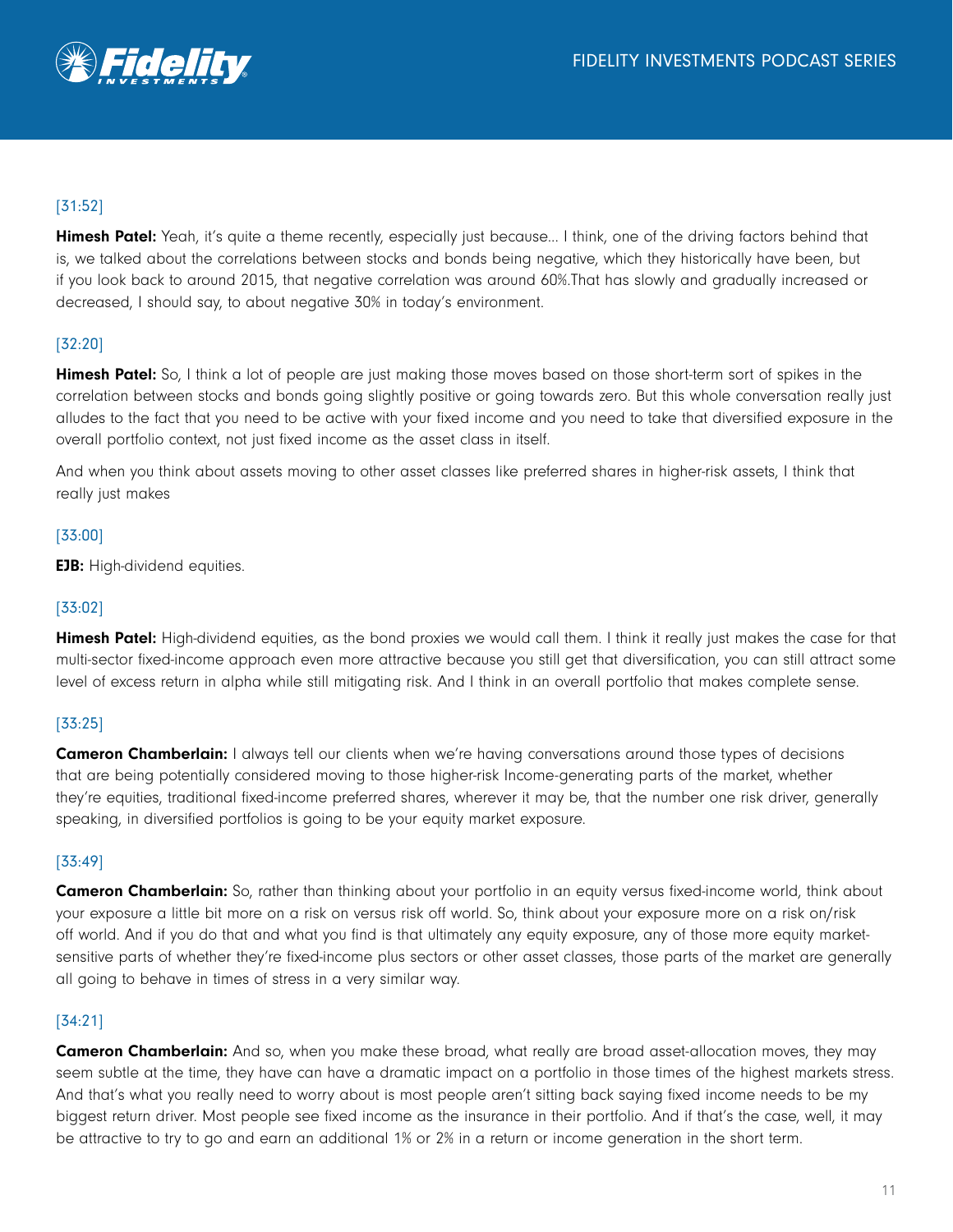

## [34:54]

**Cameron Chamberlain:** It's not going to be worth it if you do get out of just general market volatility, a drawdown of a significant magnitude in equity markets that is maybe a little bit more sustained where that is really going to be where the fixed-income portion of your portfolio is generally going to make you money. Not by necessarily making you a ton of money, but by saving you a lot of money. And I think that's really important and touches on, and I love that you focus so much, both of you, on your comments around risk when having these conversations because that really is what I think about when we're having these multi-asset class types of conversations and, in particular, with the purpose of fixed income in most client portfolios.

#### [35:35]

**EJB:** It's crazy how short, how our short-term memory works as market participants and how we've already forgotten how last March literally everything you held in your portfolio, if it wasn't cash, short-term treasuries or long-term bonds, it was down a lot. And the things I'm seeing now to go pick up 1% extra yield, not taking into consideration any crisis event, it's a little bit alarming and I think that's why hopefully we're here. And Cam, you doing your job that you do at Fidelity, working with advisors and investors, reminding them that there are these risks in the market, I think, is crucial as we move forward, not only for the ETF industry, but also for the fund industry.

#### [36:20]

**EJB:** So, with that, we're at time. Cam do you have any final comments on this episode, this subject?

### [36:28]

**Cameron Chamberlain:** Yeah, the last comment that I'll make is for those more conservatively invested individuals where you're looking at portfolios that don't have the equity exposure, you're not looking for diversification. And in those cases, really you need to be looking and strongly considering those shorter-term, less interest rate- sensitive fixed-income securities because that will be the largest driver of volatility in those portfolios. You don't have equity market exposure. You don't have very much of it.

Then really interest rates are going to take on a life of their own and they're really going to impact your portfolio from a return standpoint fairly significantly.

### [37:06]

**Cameron Chamberlain:** So, a lot of the comments we've been focusing on today are really meant more for more balanced and more equity-tilted portfolios, certainly from a more conservative investor's perspective, looking at shorterduration exposure, higher-quality fixed income as well really works in a much different way for you than it would in a more balanced portfolio.

#### [37:30]

Cameron Chamberlain: So, I would just say to everyone listening, think long and hard about the asset allocation of your portfolio in its entirety when you're worried about or thinking about the fixed-income portion of your portfolio because the impact is going to be dramatically different depending on what the rest of your portfolio looks like.